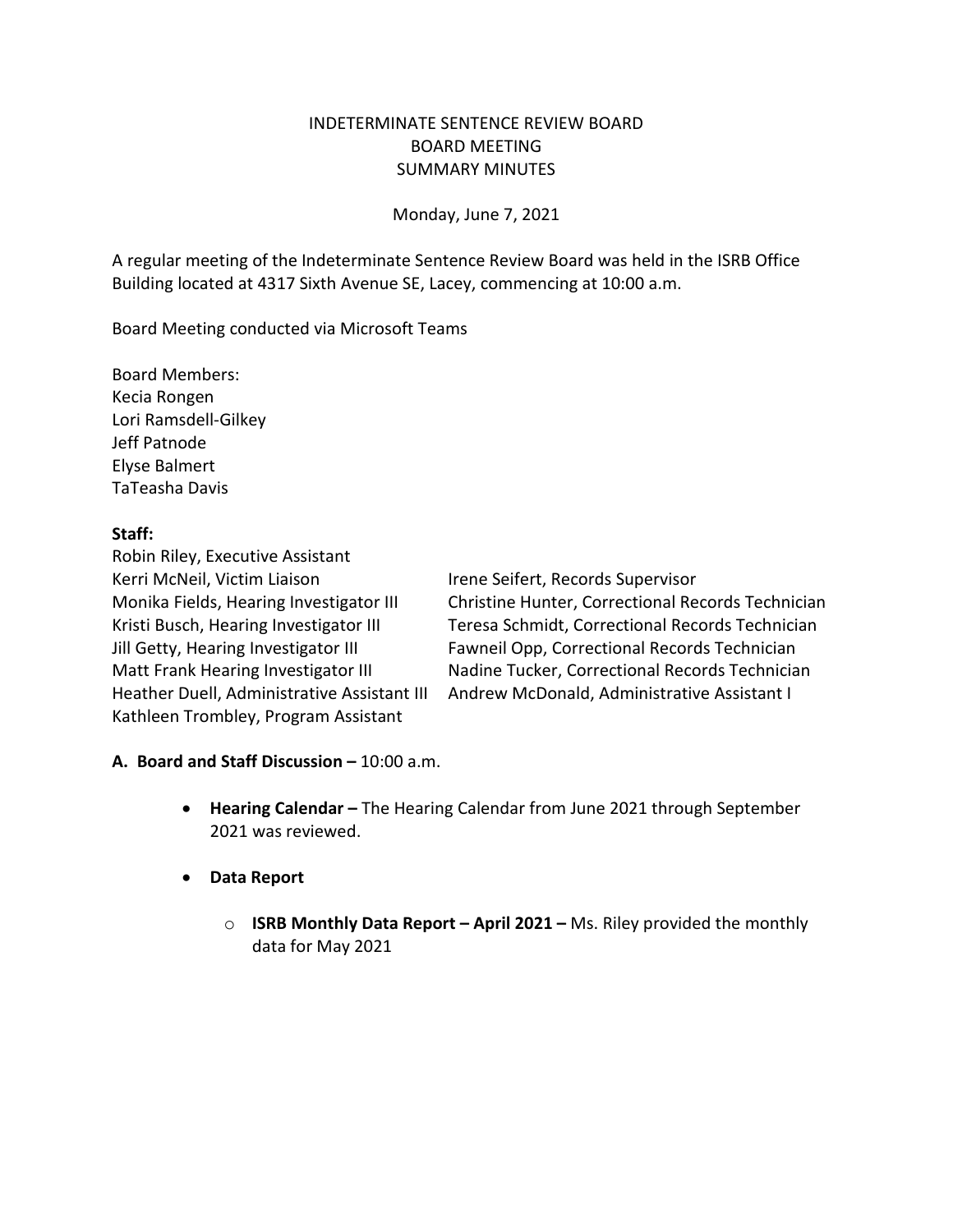| <b>ISRB MONTHLY DATA REPORT</b>           |                                |             |                               |                     |                     |                  |
|-------------------------------------------|--------------------------------|-------------|-------------------------------|---------------------|---------------------|------------------|
|                                           |                                |             |                               |                     |                     |                  |
|                                           |                                | $Jan-21$    | Feb-21                        | Mar-21              | Apr- $21$           | $May-21$         |
|                                           |                                | 39          | 51                            | 40                  | 45                  | 42               |
| <b>RELEASE HEARINGS</b>                   |                                |             |                               |                     |                     |                  |
| <b>VIOLATION HEARINGS IN-PERSON:</b>      |                                | 14          | 14                            | 14                  | 21                  | 10               |
| <b>VIOLATION HEARINGS OUT OF CUSTODY:</b> |                                | 5           | 1                             | $\overline{2}$      | $\mathbf{1}$        | $\mathbf{1}$     |
|                                           |                                |             |                               |                     |                     |                  |
|                                           | <b>TOTAL</b>                   | 19          | 15                            | 16                  | 22                  | 11               |
|                                           |                                |             |                               |                     |                     |                  |
|                                           | <b>REVOKED:</b>                | 8           | 6                             | 8                   | 14                  | 6                |
|                                           | <b>REINSTATED:</b>             | 10          | 8                             | 5                   | $\overline{7}$      | $\overline{4}$   |
|                                           | <b>CONTINUED ON ACTIVE</b>     |             |                               |                     |                     | $\mathbf 0$      |
|                                           | <b>STATUS:</b>                 | 1           | 0                             | 0                   | $\pmb{0}$           |                  |
|                                           | <b>PENDING:</b>                | $\mathbf 0$ | $\mathbf{1}$                  | $\overline{3}$      | $\mathbf{1}$        | $\mathbf{1}$     |
|                                           | <b>OPENED AND CONTINUED:</b>   | $\mathbf 0$ | $\pmb{0}$                     | $\mathbf 0$         | $\mathsf{O}$        | $\pmb{0}$        |
|                                           | <b>Sched New Hearing - New</b> |             |                               |                     |                     | $\mathbf 0$      |
| <b>ADMINISTRATIVE REINSTATEMENTS:</b>     | Info:                          | $\mathbf 0$ | $\mathbf 0$<br>$\overline{4}$ | 0<br>$\overline{7}$ | 0<br>$\overline{2}$ | 5                |
|                                           |                                | 3           |                               |                     |                     |                  |
| <b>VICTIM SURVIVOR MEETINGS:</b>          |                                | 6           | $\overline{4}$                | 5                   | 5                   | $\overline{2}$   |
| <b>EMAILS TO VICITMS/SURVIVORS:</b>       |                                | 24          | 25                            | 18                  | $\overline{7}$      | 5                |
| LETTERS TO VICTIMS/SURVIVORS:             |                                | 177         | 159                           | 83                  | 99                  | 45               |
| <b>Mail Return:</b>                       |                                | 40          | 37                            | 27                  | 32                  | 13               |
| <b>SUMMARIES PROVIDED</b>                 |                                | 5           | 8                             | $\overline{7}$      | 13                  | $\overline{3}$   |
| <b>PRISON VISITS</b>                      |                                | $\mathbf 0$ | $\mathbf 0$                   | $\mathbf 0$         | $\mathbf 0$         | $\pmb{0}$        |
|                                           |                                |             |                               |                     |                     |                  |
| <b>ORP' APPROVED:</b>                     |                                | 15          | 16                            | 32                  | 20                  | 12               |
| <b>ORPs DENIED</b>                        |                                | 7           | 7                             | 8                   | 4                   | $\boldsymbol{6}$ |
| <b>ICOTS</b>                              |                                | 0           | 0                             | 3                   | 1                   | 0                |
|                                           |                                |             |                               |                     | 0                   | $\mathbf 0$      |
|                                           |                                |             |                               |                     |                     |                  |
| <b>FINALS ISSUED:</b>                     |                                | $\pmb{0}$   | $\pmb{0}$                     | $\mathbf 0$         |                     |                  |
|                                           |                                |             |                               |                     |                     |                  |
| <b>STIPULATED AGREEMENTS:</b>             |                                | 27          | 23                            | 40                  | 23                  | 24               |
|                                           |                                |             |                               |                     |                     |                  |

• **Appeal of Board Imposed Marijuana Condition –** ISRB Process Decision Mrs. Ramsdell-Gilkey talked about the process for appeal of Board Imposed Marijuana Condition. The current and updated process was reviewed, and all appeals should go through the Board. DOH Form 623-123 must be included with the appeal and signed by the authorized prescriber. Further discussion will continue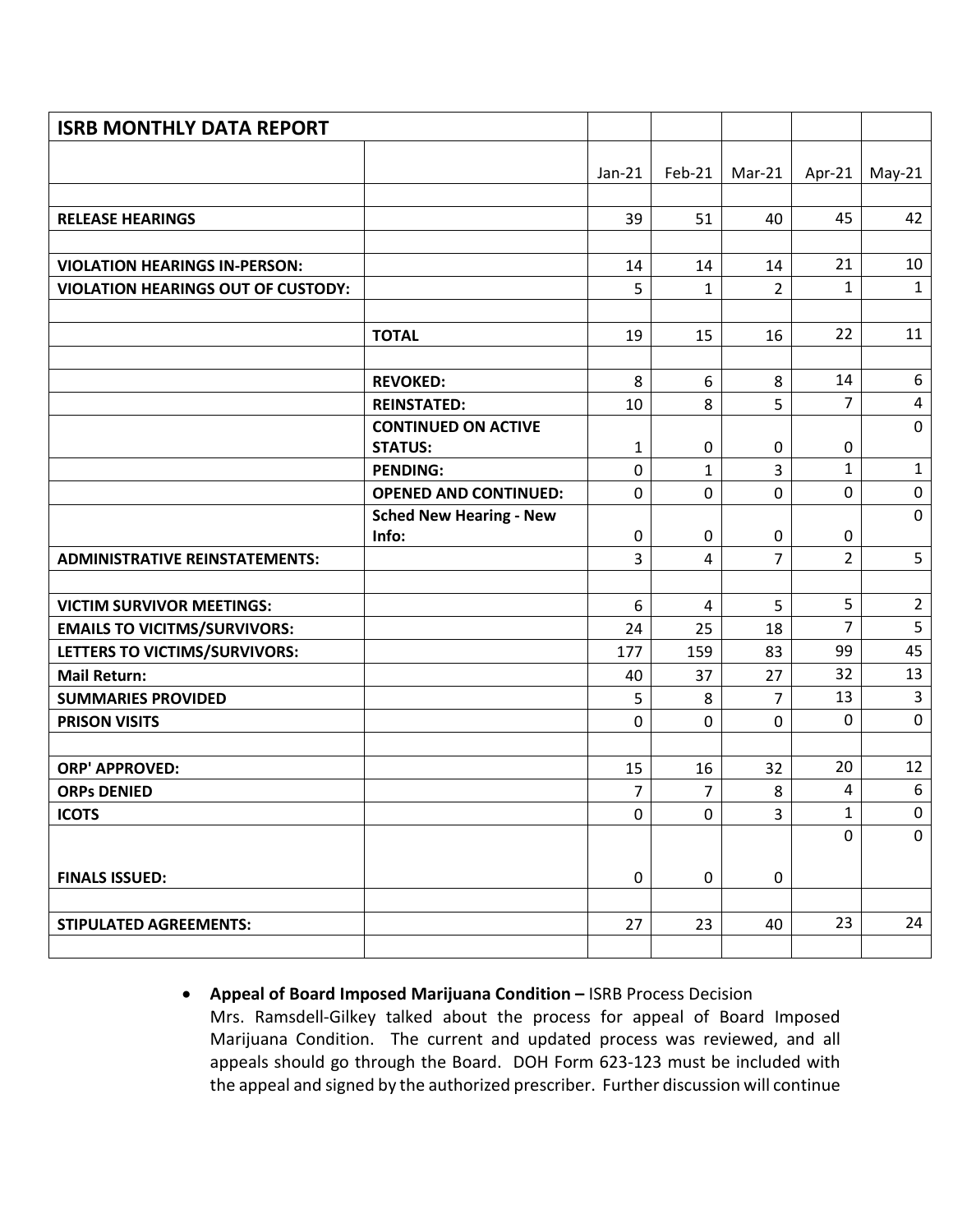with Board Members on how the authorized person should be verified and updated process before dissemination.

# • **Review of Values for ISRB Mission/Vision**

The Board and staff will re-visit the Mission/Vision Statement at the July Board Meeting during Board and Staff Discussion.

- $\circ$  Who do we want to be as a team and how do we portray that to the stakeholders? Does our current statement reflect who we are?
- o Look at incorporating diversity and inclusion further in our values.
- **Department Chief of Staff of Administrative Operations** will be Julie Martin and Sean Murphy will be Deputy Secretary.
- **The Move**
	- $\circ$  Ms. Riley provided an update on the move which will take place on June 14, 2021.
	- o Ms. Seifert provided an update on the purge of paper files and update of face and action sheets

## **B. Chair's Report**

- Ms. Rongen asked Ms. Martin regarding the Department's plan on getting back to the office. Inquired to Julie Martin re DOC's plan on getting back to the office. If the state of Washington is at a 70% vaccination rate by June 30, discussion will start regarding reopening. There will be more information coming regarding this issue. Board and staff should plan on coming together for the July 12 for Board Meeting with will be held in the Training Room where we will be able to spread out. The requirement for coming in once a week might begin after the July 12 meeting.
- Flex Spending will open in June for changes.

## **C. Board Members Reports**

Mr. Patnode reported on work with the Sex offender Policy Board (SOPB).

## **D. Old Business - None**

## **E. New Business**

Mr. Patnode is working with Ms. Hunter to see if the Board can start doing in-person violation hearings at the Nisqually jail. There is hope that will start on July 1, 2021.

**F. Board Meeting Minutes – May 2021 –** The Board approved the minutes for May 10, 2021 and May 24, 2021 as presented.